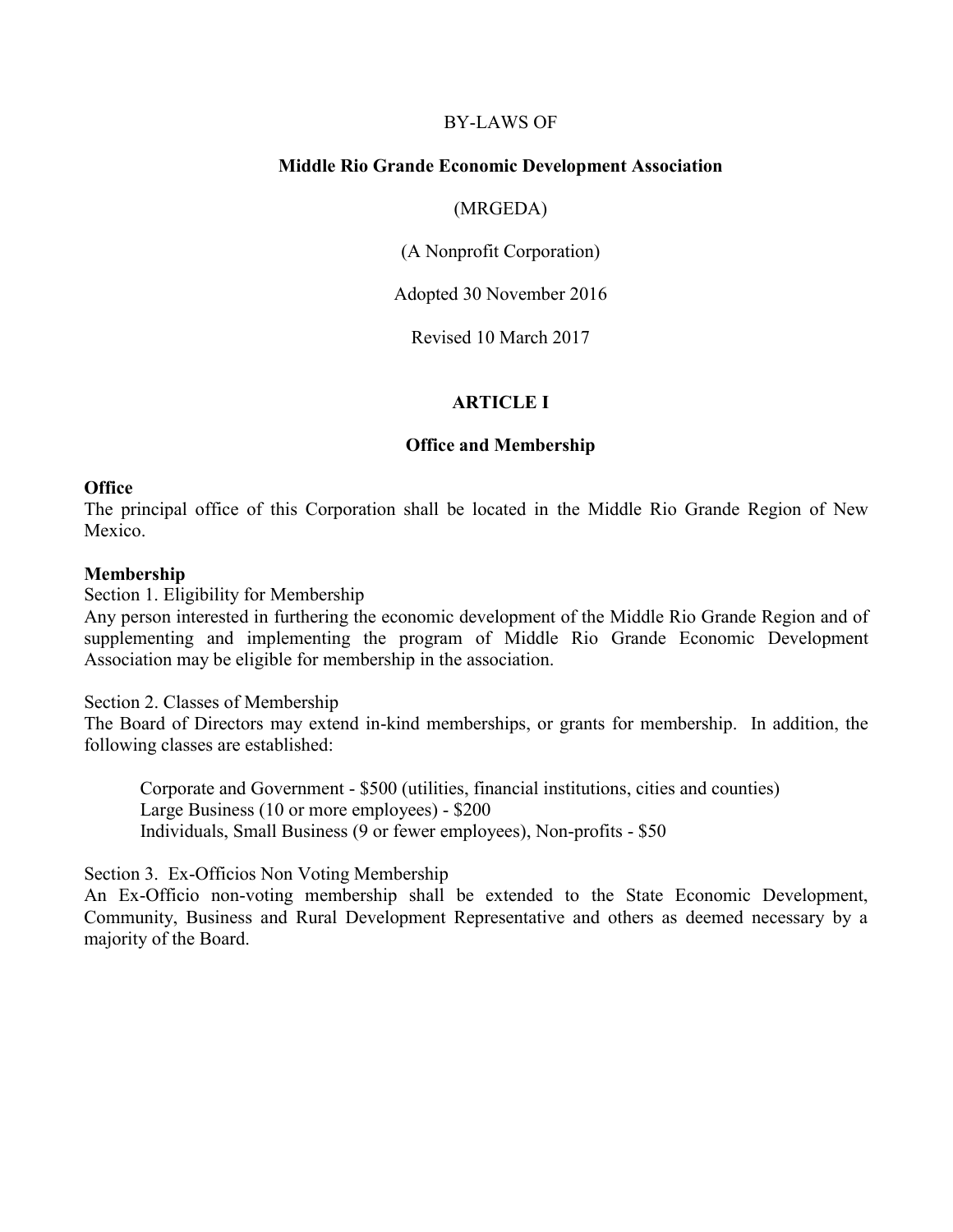## **ARTICLE II**

## **Annual or Special Meetings of Members**

#### Section 1. Annual Meeting

There shall be an Annual Meeting of the membership of the Corporation for the transaction of any business which may be brought before the meeting, which meeting shall be held in the Middle Rio Grande, New Mexico; the date and time of such Annual Meeting shall be designated by the Chair.

#### Section 2. Voting Members

Regular members who are current in payment of their assessed sustaining membership fee shall be considered a member in good standing. All regular members in good standing on December 31 prior to an annual meeting or 30 days prior to a special meeting shall be entitled to vote at the meeting. A regular member entitled to vote at a regular or special meeting shall be referred to as a regular voting member.

## Section 3. Special Meetings

Special meetings of the membership may be held at any time upon the call of the Board of Directors, or the Chair, or any four Officers of the Corporation, at the place and time as shall be stated in the call thereof.

## Section 4. Notice of Meetings

Notice of the time, place and purpose of all meetings shall be in writing directed to each regular voting member at his last known address, or by email, or by telephone, issued by or at the direction of the president, or the secretary, or the officers or persons calling the meeting at least seven days prior to the date of such meeting and notice shall contain the time, place and purpose thereof.

#### Section 5. Quorum and Voting

At all meetings of the membership, the presence of at least forty percent of the regular voting members in person or by proxy shall constitute a quorum for the transaction of business. Each regular voting member shall have one vote on every issue submitted to a vote of the membership. The act of a majority of the regular voting members present at a meeting at which a quorum is present shall be the act of the membership, unless otherwise provided in these by-laws.

Board members may participate in a meeting by means of conference telephone, Skype, or other similar communications equipment when it is difficult or impossible for the member to attend the meeting in person, provided that each member participating by conference telephone can be indentified when speaking and all participants are able to hear each other at the same time.

Board members may engage in e-mail voting when it is deemed necessary to conduct business, has a clear cut off date and time and is approved by the majority of the Board. If there are two or more dissenting votes, the item will be placed on the next Board agenda for action to be considered.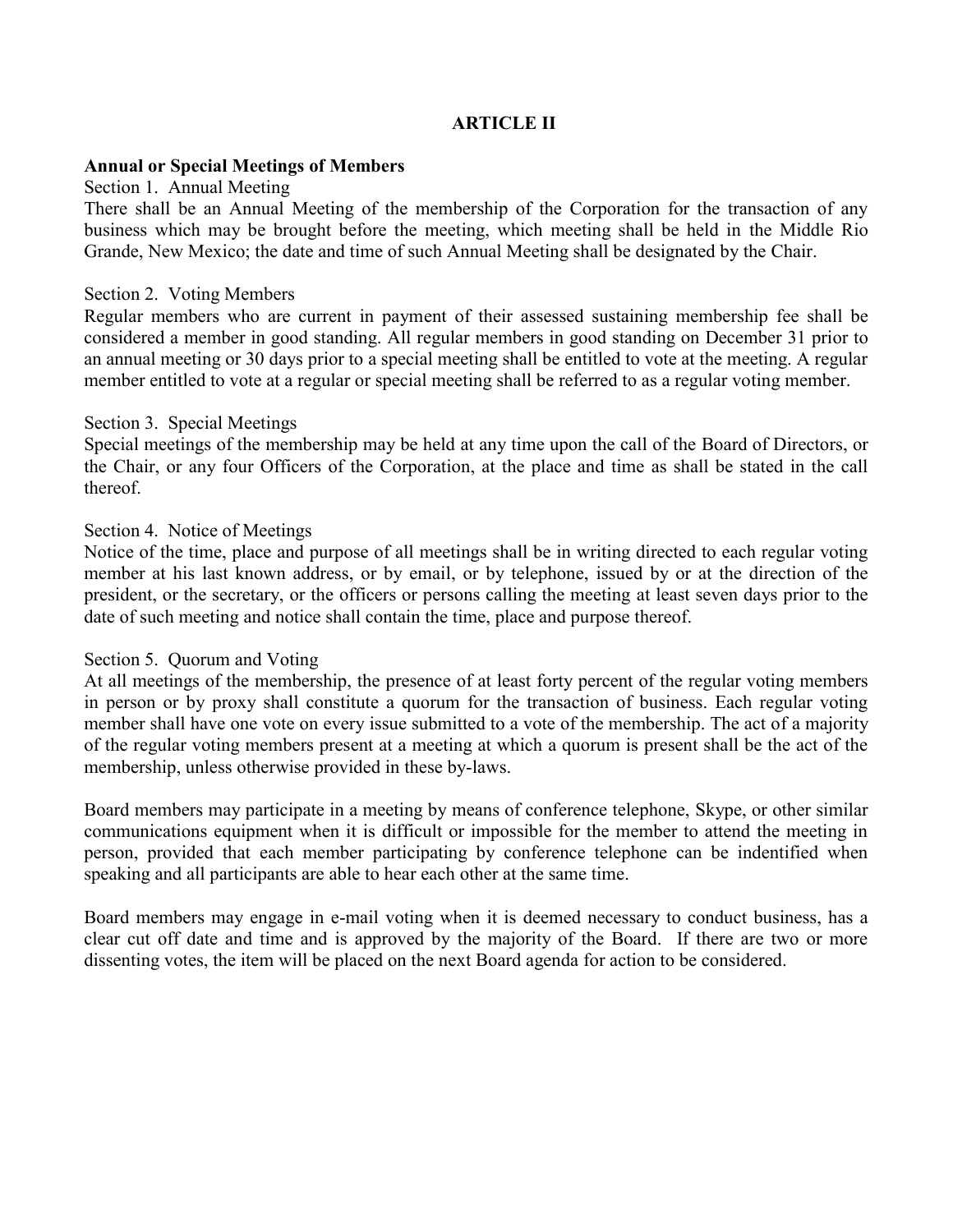## **ARTICLE III**

## **Board of Directors**

Section 1. Powers, Duties, Number, and Election of Officers

The affairs of the Corporation shall be managed by the Board of Directors consisting of not less than five members or more than fifteen members elected and confirmed at the Annual Meeting.

As an elected member to the Board of Directors an oath of confidentiality is immediate. A conflict of interest form and a letter of commitment shall be signed by all Officers.

The term for all members of the Board of Directors is one (1) year; however, in any event, such Officer can serve until his successor has been properly elected and designated, and the new positions shall be immediate and final unless contested by a majority vote at the annual meeting. There are no term limits and each position can be voted in each year. Elected officials who are on the Board of Directors and are representing public funding are eligible for election as an officer with the exception of the Chair and Vice Chair position.

Any member of the Board of Directors who is absent three consecutive Executive meetings shall be ineligible to continue their position on the Board of Directors with the exception of prior arrangements. Any member, who assigns their vote to a proxy prior to the meeting, shall not have the absence count against them. The Board of Directors shall have the power to fill any vacancy on the Board of Directors, from the full board, by resolution of a majority of the full Board of Directors; the appointment shall qualify if the member is in good standing in their membership and has demonstrated an active role for the benefit of the organization. All appointments are recommended to the full board for election at the annual meeting.

## Section 2. Meetings

Regular meetings of the Board of Officers shall be held at such times and places and upon such notice as may be fixed by standing resolution or by the by-laws of the Board of Directors. Special meetings may be held at any time upon the call of the Chair or majority of the Board of Directors who shall give at least two days' written notice of any special meetings, stating the purpose thereof.

Section 3. Quorum

At any meeting of the Board of Directors, a majority thereof shall constitute a quorum.

#### Section 4. Manner of Acting

The act of the majority of the members of the Board of Officers present at a meeting at which a quorum is present shall be the act of the Board of Directors.

## **ARTICLE IV**

## **Officers**

Section 1.

The Board of Directors shall elect a Chair, Vice-Chair, a Secretary, and a Treasurer, and such other officers as may be deemed necessary by the Board of Directors. All of the officers shall serve without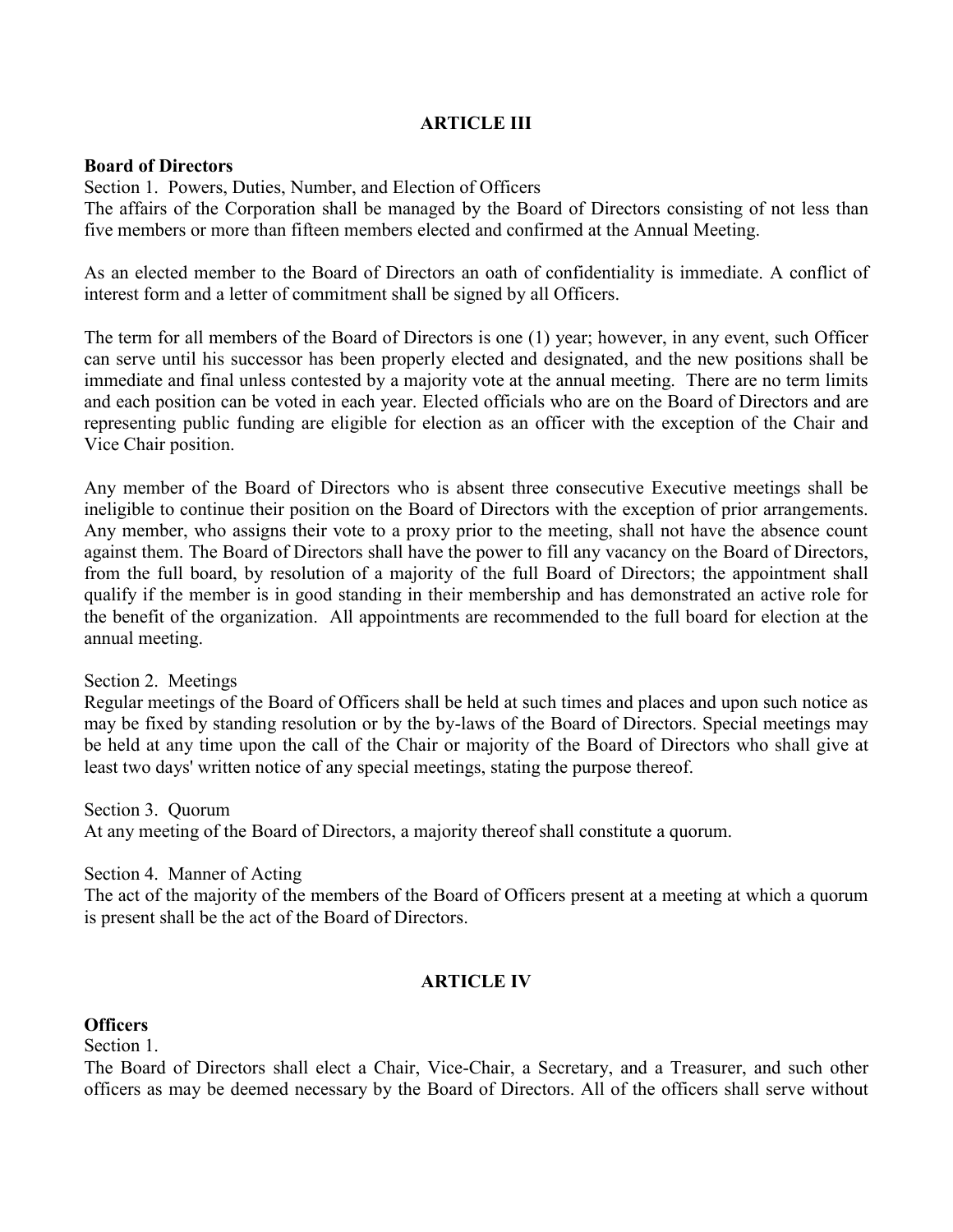compensation and the term of office shall be for one year, or until their successors have been elected. An eligible candidate for one of the four officer positions shall come from the existing Board of Directors and the officer who has been replaced through election shall continue on the Board of Directors or until he/she resigns or is replaced by vote. No currently serving elected official may serve in any officer position but may serve on the Board of Directors.

## Section 2.

The Chair shall reside over all meetings of the members and the Board of Directors, and shall maintain general supervision of the affairs of the Corporation.

## Section 3.

In the event of the inability of the Chair to act in any case, the Vice Chair shall be designated to act in behalf of the Chair.

Section 4.

The Secretary shall keep minutes of all of the meetings of the members, Executive Committee and the Board of Directors and, when required, attest to all instruments.

Section 5.

The Treasurer shall supervise the keeping of all financial records and shall hold all money or funds belonging to the Corporation and pay out money of the Corporation as provided by these by-laws.

## **ARTICLE V**

## **Executive Committee**

Section 1.

The Executive Committee shall be composed of the elected Board of Directors and Officers of the Corporation.

Section 2.

The Executive Committee shall have the power between Annual Meetings, to manage the affairs of the Corporation, and exercise all powers vested in the Board of Directors, subject to any limitations imposed upon by the full Board.

Section 3.

The Executive committee shall have the power to reject a member's continued membership based on conflict of interest, disorderly conduct, or activities that are not in the best interest of the organization.

## **ARTICLE VI**

## **Compensation**

Section 1.

The Corporation may pay compensation in a reasonable amount to employees, members, officers or agents for services rendered in effecting any of the corporate purposes, provided such compensation shall have been approved by the Board of Directors or by the Corporation in advance of the rendition of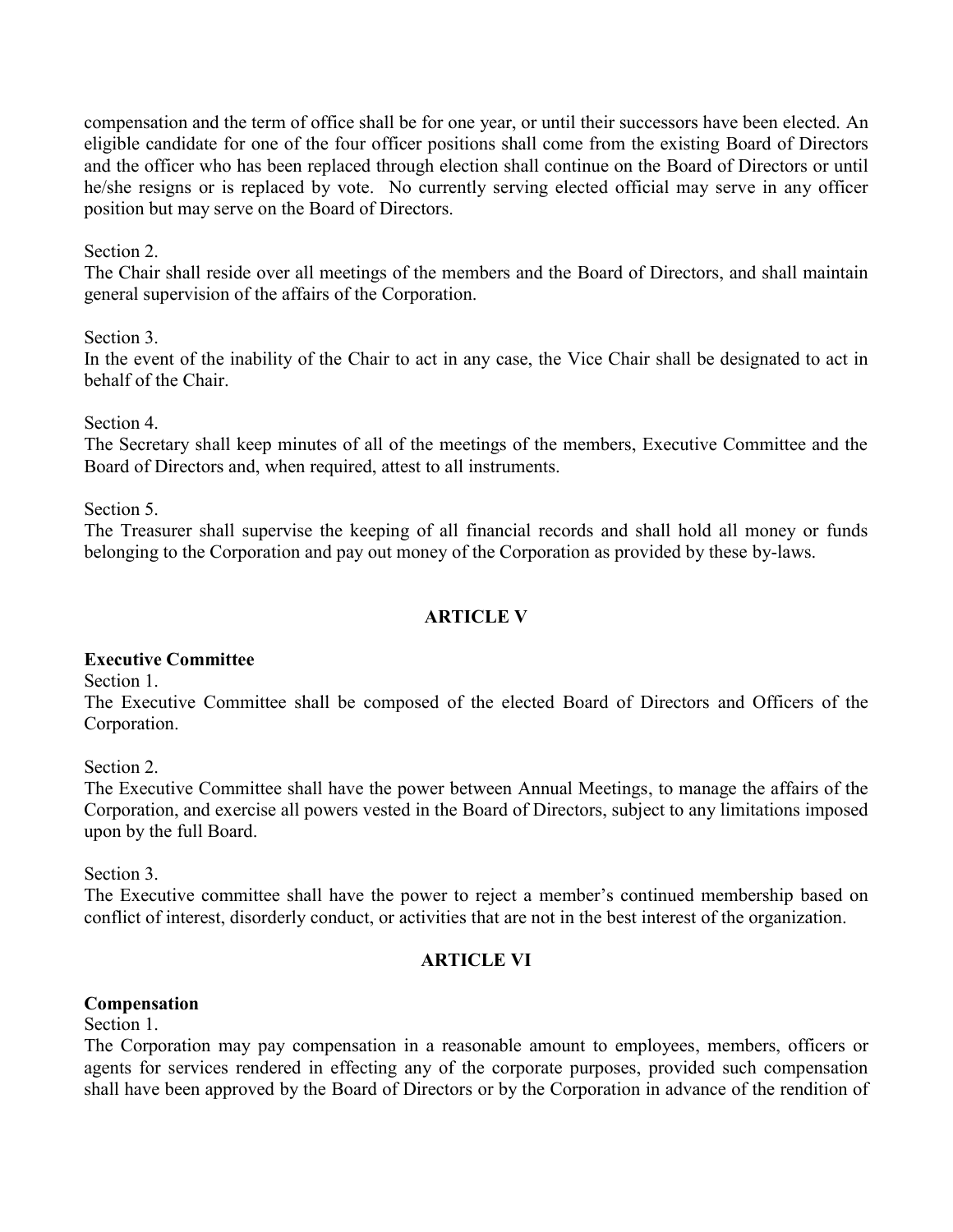such services. No member or officer of the Corporation shall receive or become lawfully entitled to receive from the Corporation any compensation for their participation as an Executive Officer, member or Officer within the Board of Directors.

## **ARTICLE VII**

## **Contracts, Checks, Deposits and Funds**

Section 1. Contracts.

The Board of Directors may authorize the Executive Committee officer or officers, agent or agents of the Corporation, in addition to the officers so authorized by these by-laws, to enter into any contract or execute and deliver any instrument in the name of or on behalf of the Corporation, and such authority may be general or confined to specific instances. All contracts will be affirmed by the Board.

#### Section 2. Checks, Drafts, Other Payments

All checks, drafts or orders for the payment of money, notes or other evidences of indebtedness issued in the name of the Corporation, shall be signed by such officer or officers, agent or agents of the Corporation and in such manner as shall be approved by the Board of Directors.

Section 3. Deposits All funds of the Corporation shall be deposited from within three working days of receipt to the credit of the Corporation in such banks, trust companies, or other depositories as the Board of Directors may select.

Section 4. Gifts

The Board of Directors may accept on behalf of the Corporation any contribution, gift, bequest or devise for the general purposes or for any special purpose of the Corporation.

## **ARTICLE VIII**

#### **Miscellaneous Provisions**

Section 1. Fiscal Year

The fiscal year of the Corporation shall be as determined by the Board of Directors by appropriate resolution and may be changed from time to time by the Board, subject to the provisions of applicable federal and state laws.

#### Section 2. Books and Records

The Corporation shall keep accurate and complete books and records of account. The Corporation shall also keep the minutes of the proceedings of the full Board.

Section 3. By-Laws

The power to alter, amend or repeal these bylaws, or adopt new bylaws, shall be vested in the Board of **Directors**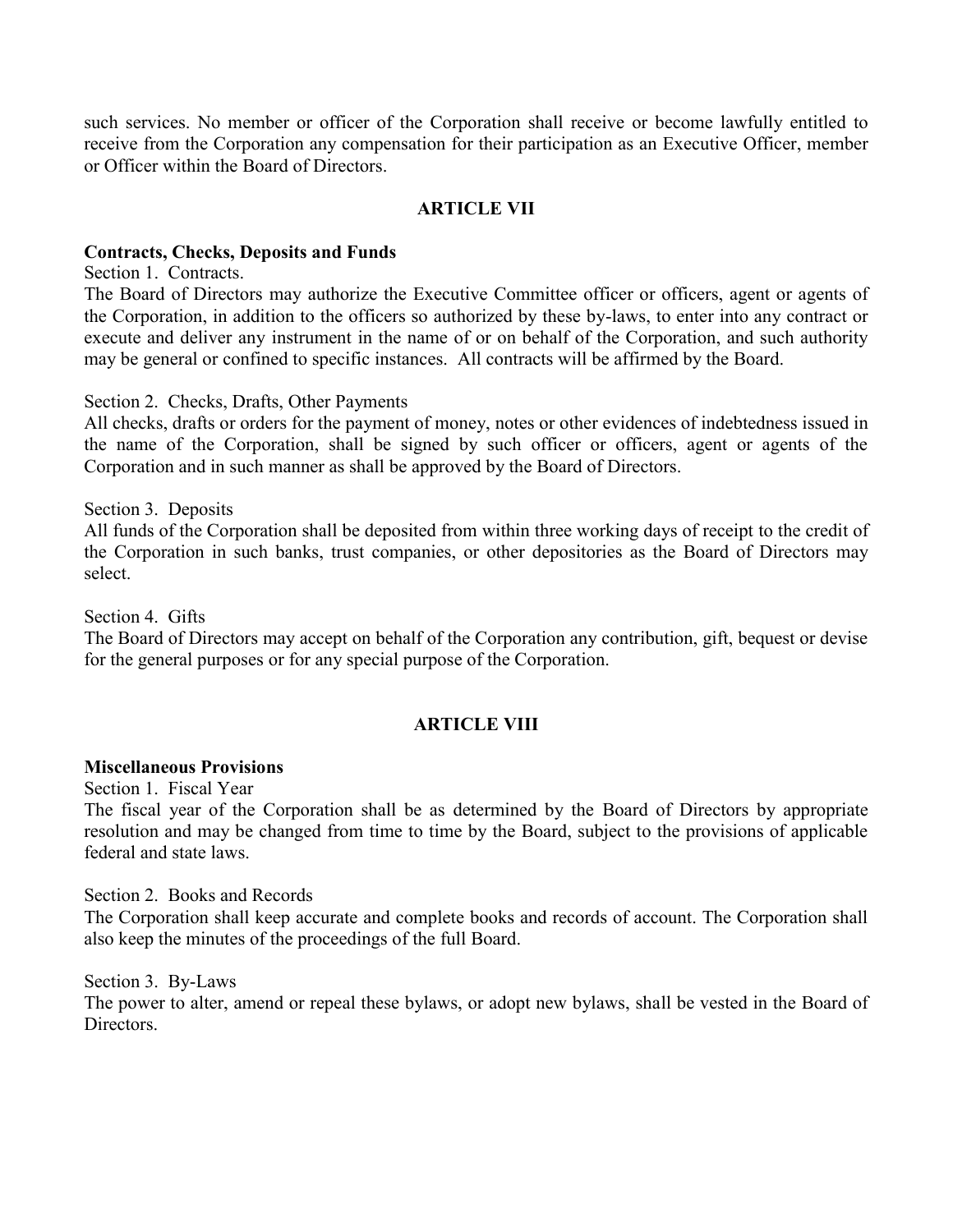Section 4. Purpose

This organization is organized exclusively for educational and charitable purposes within the meaning of Section 501(c) (6) of the Internal Revenue Code.

Section 5. Dissolution

Upon the dissolution of the corporation, assets shall be distributed for one or more exempt purposes within the meaning of section 501(c)(6) of the Internal Revenue Code, or the corresponding section of any future federal tax code, or shall be distributed to the federal government, or to a state or local government, for a public purpose.

IN WITNESS WHEREOF, the undersigned Officers of this Corporation hereby certify that the above is a true and correct copy of the by-laws of the Middle Rio Grande Economic Development Association duly adopted by its Board of Officers on March 10, 2017.

 $\overline{\phantom{a}}$  . Chair Bruce Swingle

\_\_\_\_\_\_\_\_\_\_\_\_\_\_\_\_\_\_\_\_\_\_\_\_\_\_\_\_\_\_\_\_\_\_\_\_\_\_\_\_\_\_\_\_\_\_\_\_\_\_\_\_\_\_\_\_, Secretary

Katharine M Elverum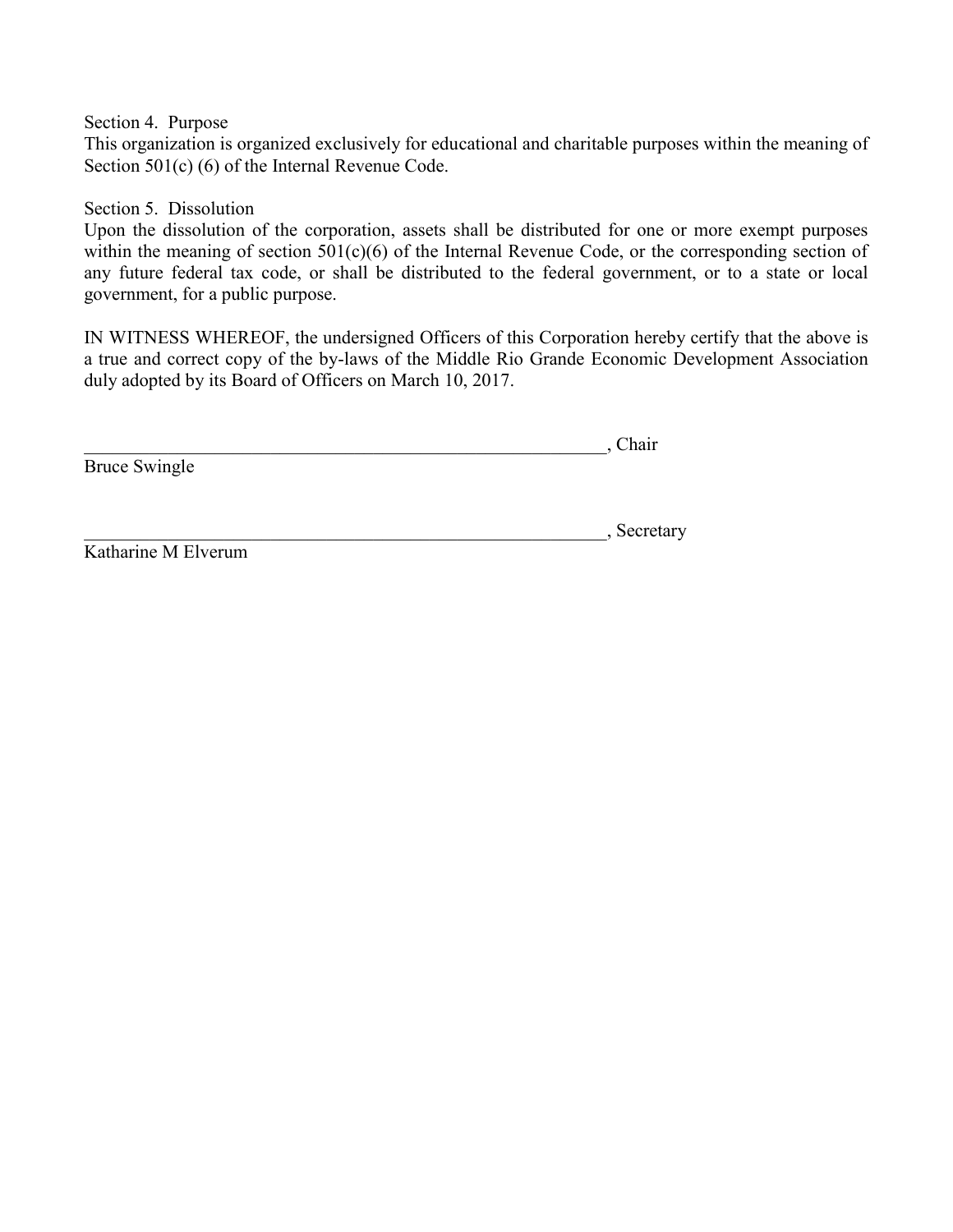## **Middle Rio Grande Economic Development Association Executive Board of Directors Commitment Letter**

I, [\_\_\_\_\_\_\_\_\_\_\_\_\_\_\_\_\_\_\_\_\_\_\_\_\_\_], agree to serve as a member of the Board of Directors of the Middle Rio Grande Economic Development Association. I understand that my term of office begins [\_\_\_\_\_\_\_\_\_\_\_] and extends until my resignation.

As a member of the Board of Directors, I agree to:

- Abide by the Bylaws and Constitution of the organization;
- Maintain my membership in good standing with the organization;
- Attend meetings of the Board, including special meetings, unless excused by the President or CEO;
- Avoid any conflict of interest or appearance of a conflict;
- Participate in short and long range planning activities;
- Ensure effective fiscal controls and accountability;
- Approve the annual budget;
- Ensure [the agency] meets all legal and corporate requirements;
- Maintain the integrity of the clients we serve, with the understanding of the confidentiality of time sensitive information within the Board of Directors.

I agree that if, at any time, I am unable to fulfill the commitments of a member of the Executive Board of Directors of the Middle Rio Grande Economic Development Association, I will give appropriate notice of resignation to the Chair of the Board.

\_\_\_\_\_\_\_\_\_\_\_\_\_\_\_\_\_\_\_\_\_\_\_\_\_\_ \_\_\_\_\_\_\_\_\_\_\_\_\_\_\_\_\_\_\_\_\_\_\_\_\_\_\_\_\_\_\_\_\_\_

Name Signature

\_\_\_\_\_\_\_\_\_\_\_\_\_\_\_\_\_\_\_\_\_\_\_\_\_\_ Date